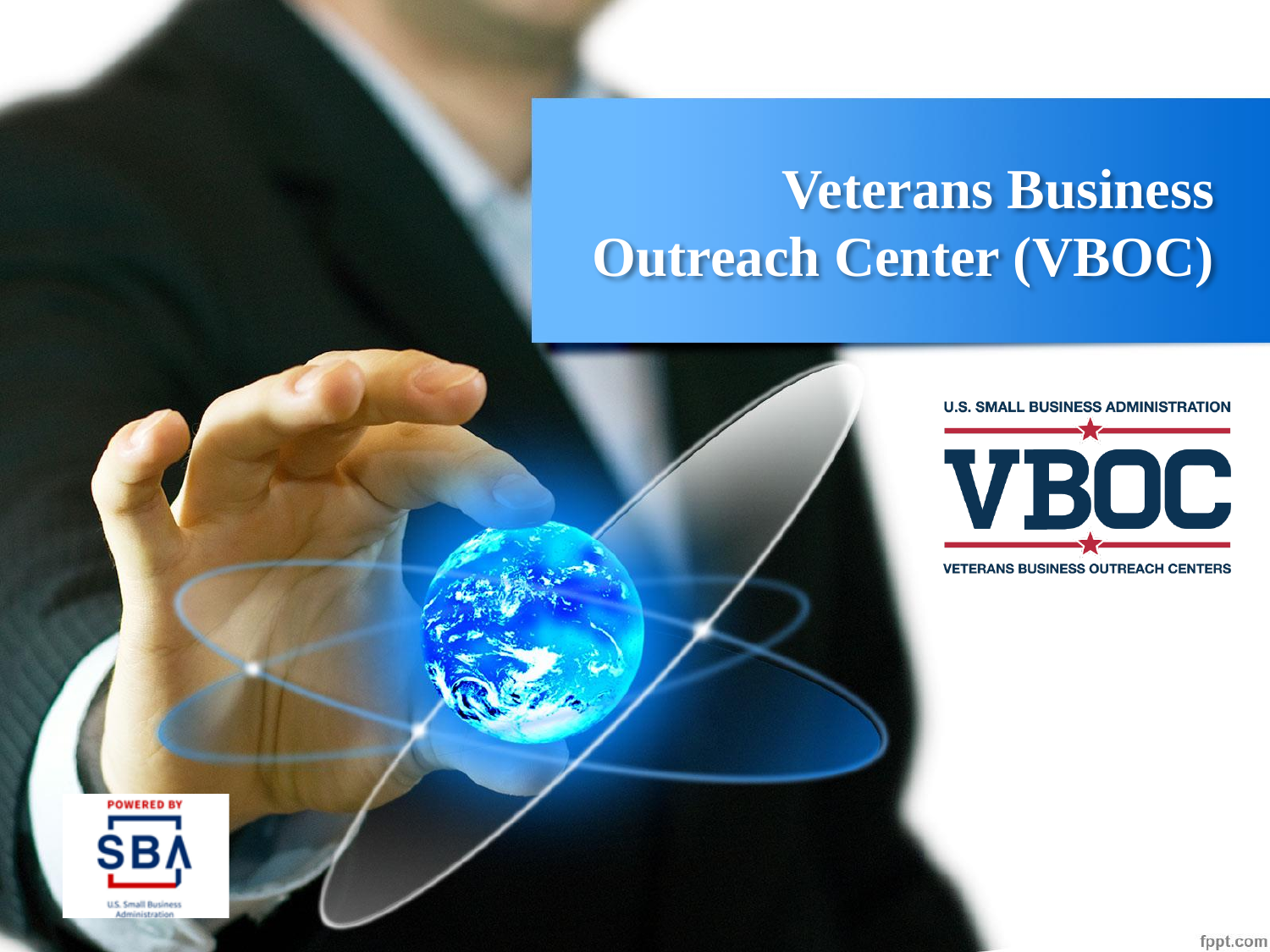

## **VBOC - History**



• **Created by Public Law in 2010** • **Federally Funded through SBA Grant (14 initial – 22 currently)**

- **Grantee NM Department of Veteran Services**
- **Staff:**
	- **Richard Coffel – Director**
	- **Jim Cassidy – Business Advisor**



– **Kymm Posey – Business Ops Specialist**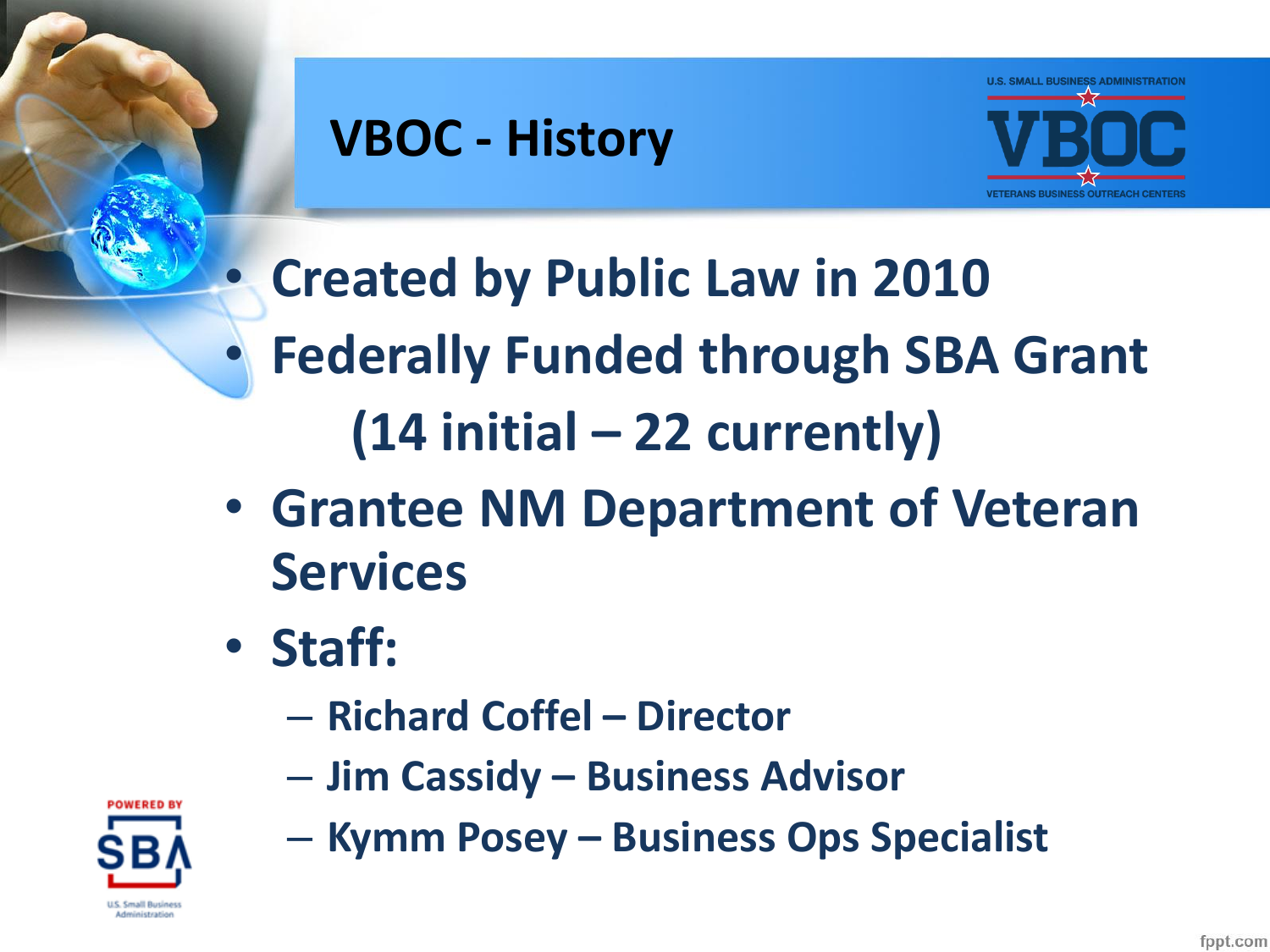



• **The Veterans Business Outreach Center program is a one-stop-shop for transitioning service members, veterans, National Guard/Reserve members and military spouses looking to start, purchase or grow a business.**

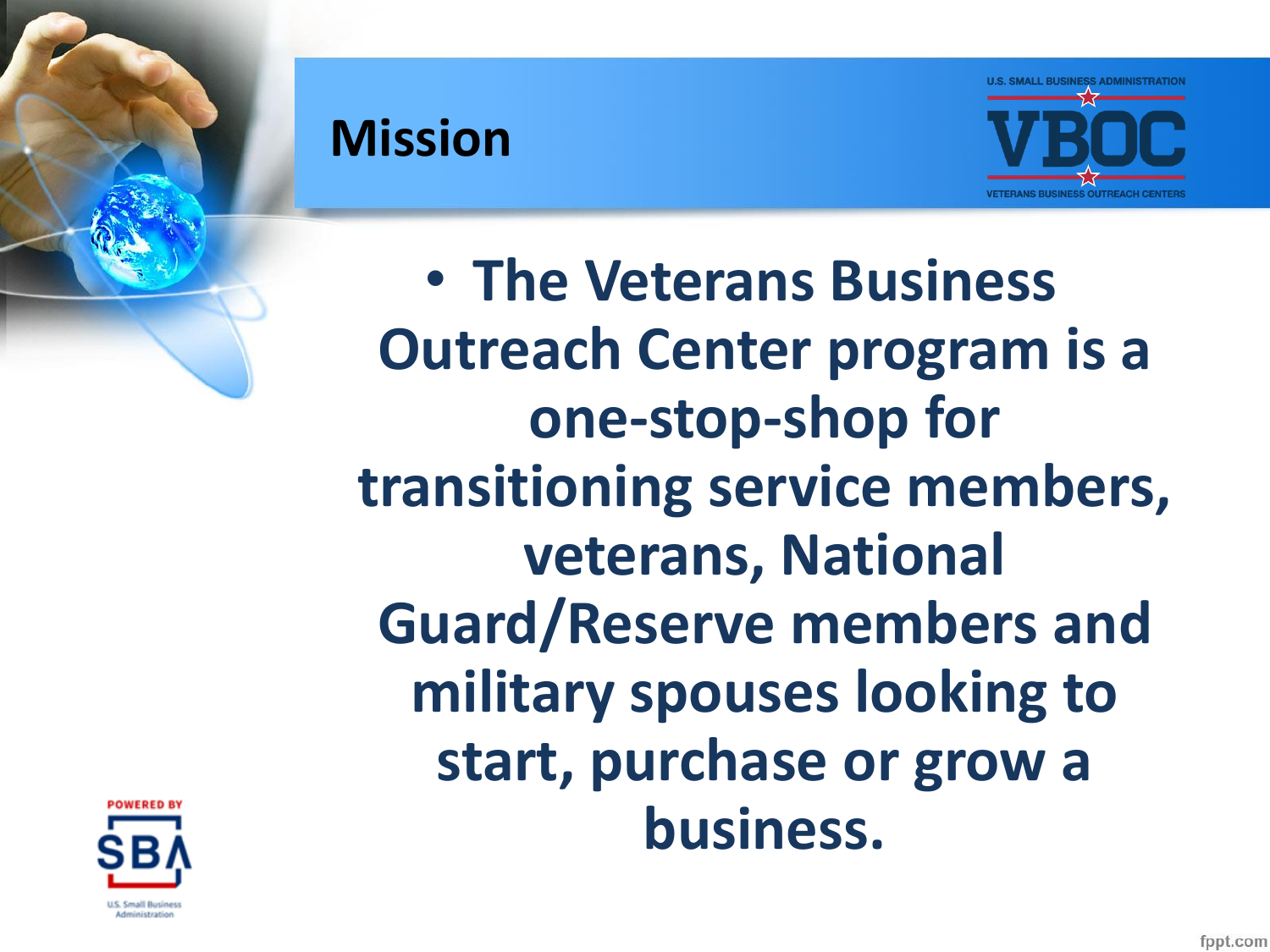#### **Area of Responsibility**



- **New Mexico and Colorado**
- **Cover 8 military installations:** 
	- **New Mexico - Kirtland AFB, Cannon AFB & Holloman AFB**
	- **Colorado – Buckley AFB, USAFA, Peterson AFB, Schriever AFB, and Ft. Carson**

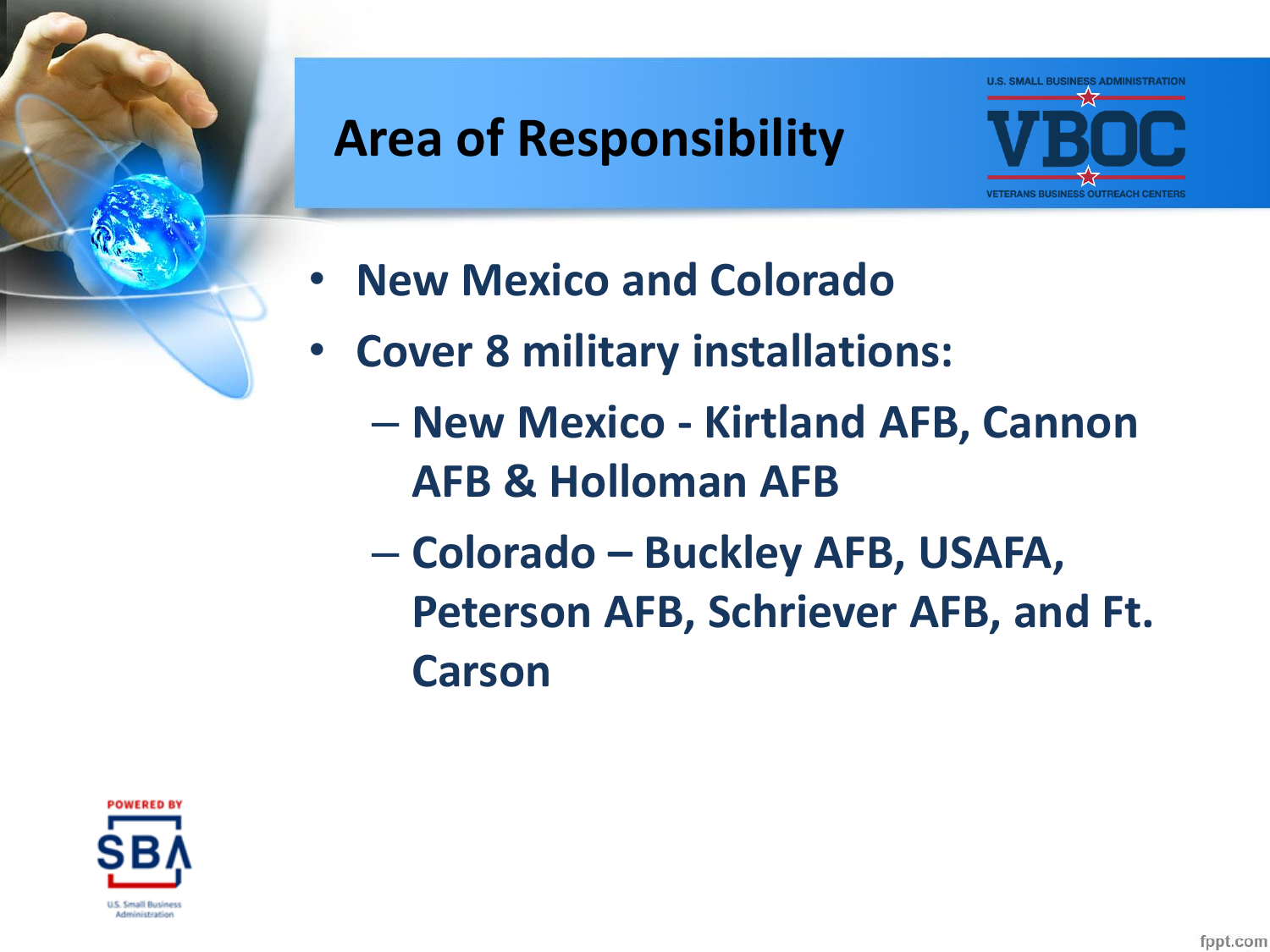#### **Training**



- **Boots 2 Business**
- **Boots 2 Business Reboot**
	- **Boots to Business / ReBoot Curriculum**
	- **Module 1 – Introduction to Business Ownership**
	- **Module 2 – The Right Idea**
	- **Module 3 – Understanding Markets**
	- **Module 4 – Economics**
	- **Module 5 – Legal Entities**
	- **Module 6 – Financing**
	- **Module 7 – Next Steps**
	- **Module 8 – Moving Forward**

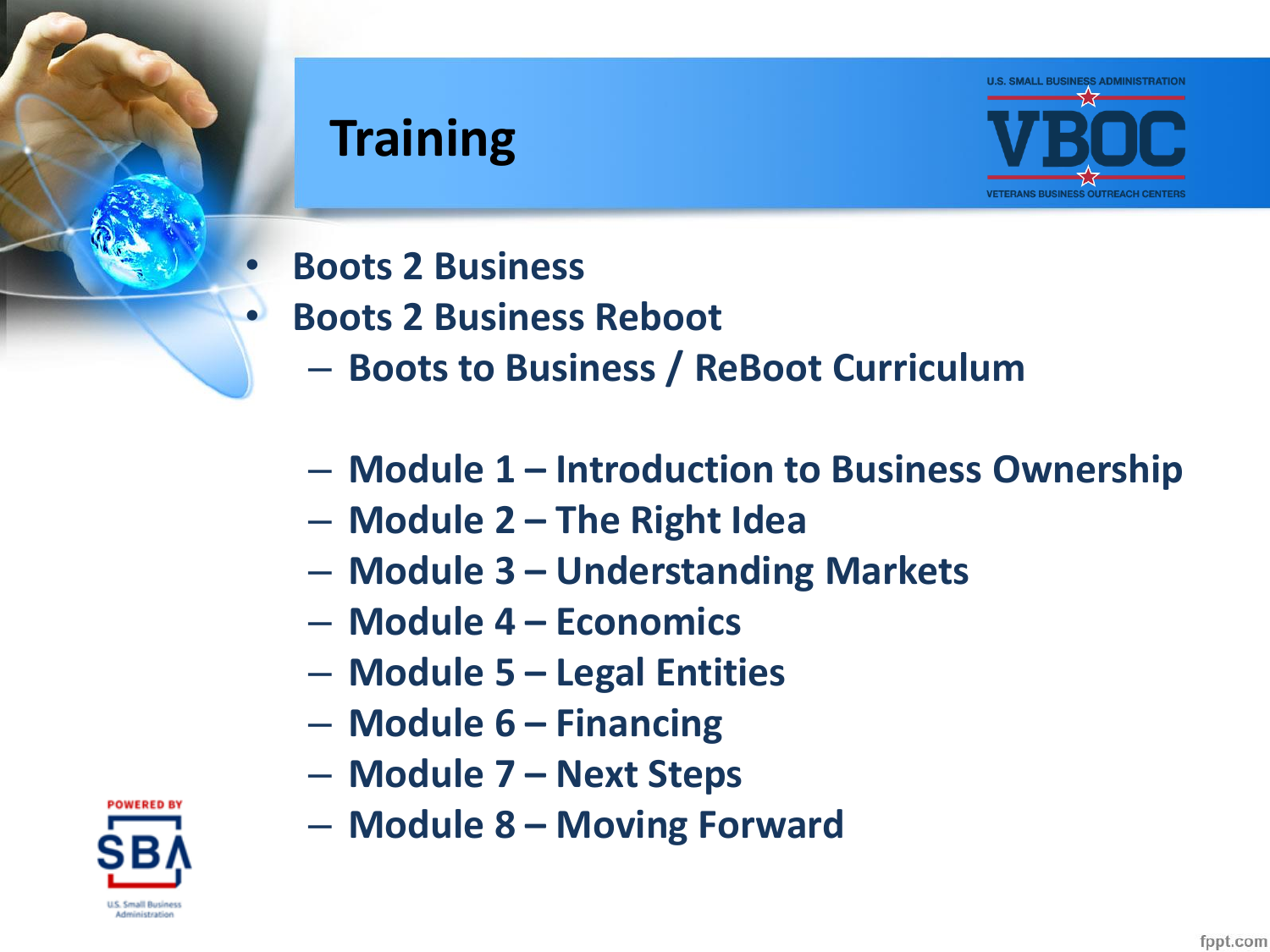



- **Govology**
	- **90 Free Webinars** – **Government Contracting**
- **U.S. Department of Agriculture**

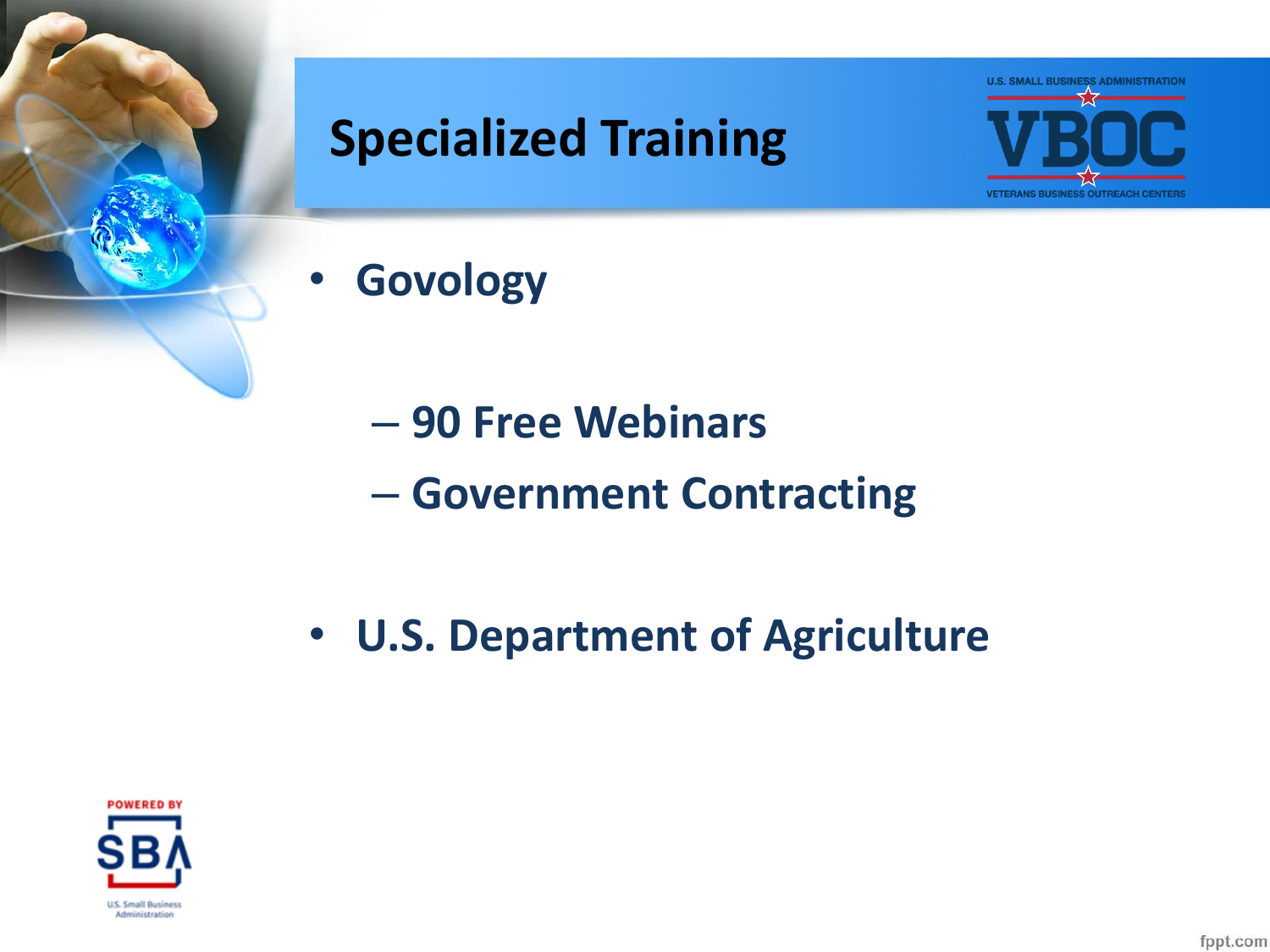#### **STARTING A RURAL BUSINESS?**

#### DISCOVER YOUR RURAL ELIGIBILITY



SEE IF YOU QUALIFY: bit.ly/usdabusinessmap LEARN MORE BY VISITING YOUR LOCAL OFFICE bit.ly/usda-locator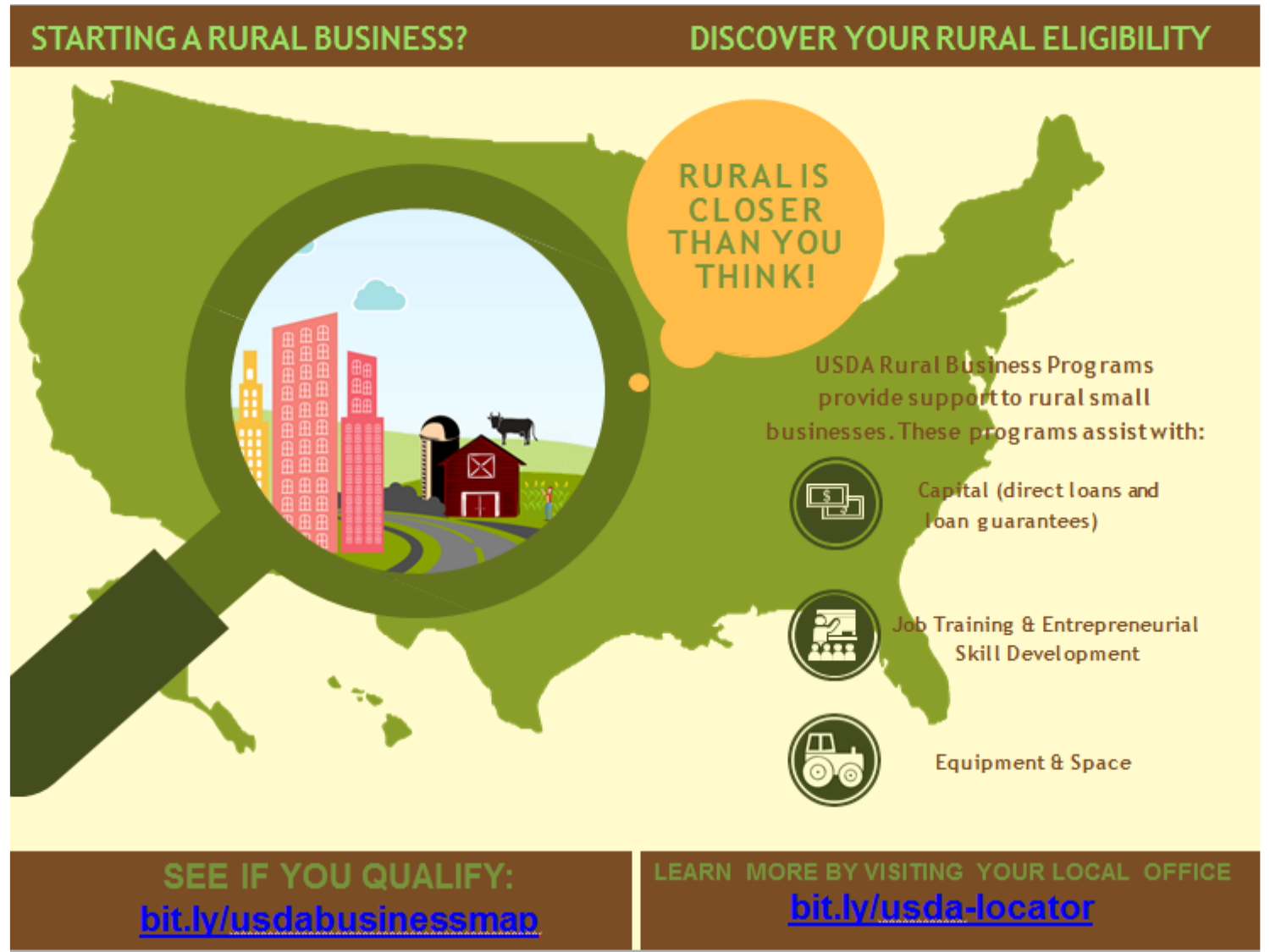

#### USDA & Rural Small Business



#### USDA can help you build and grow your rural small business:

- Loans and Loan Guarantees
- Processing and Marketing of Products
- Energy Efficiency Improvements



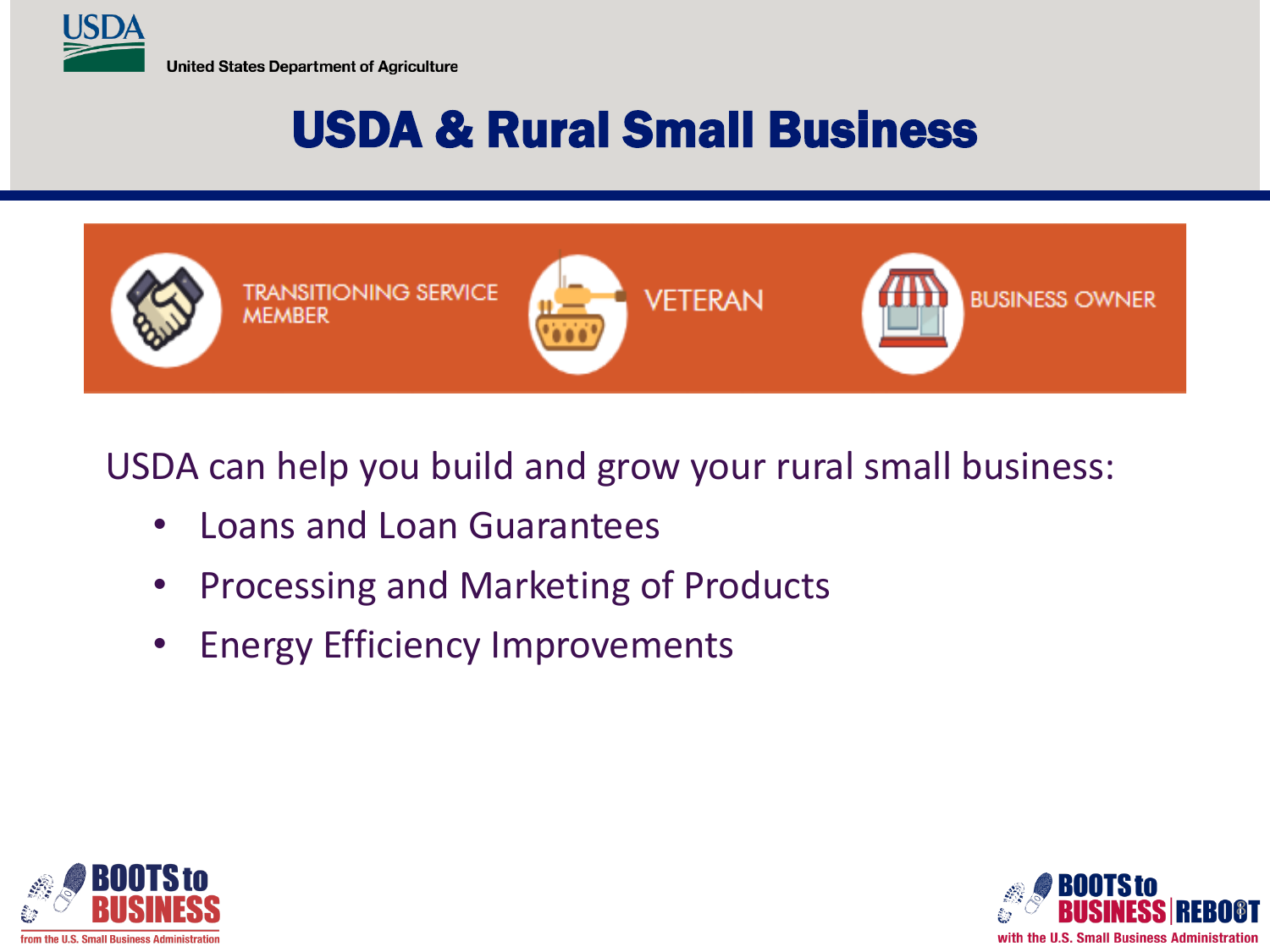

#### Loans and Loan Guarantees

- Start-up costs
- Business acquisition

**USDA is OPEN for Business**

9

with the U.S. Small Business Administration

- Purchase and development of land, buildings or facilities
- Purchase of equipment, machinery, supplies or inventory
- Business conversion, enlargement, repair or modernization





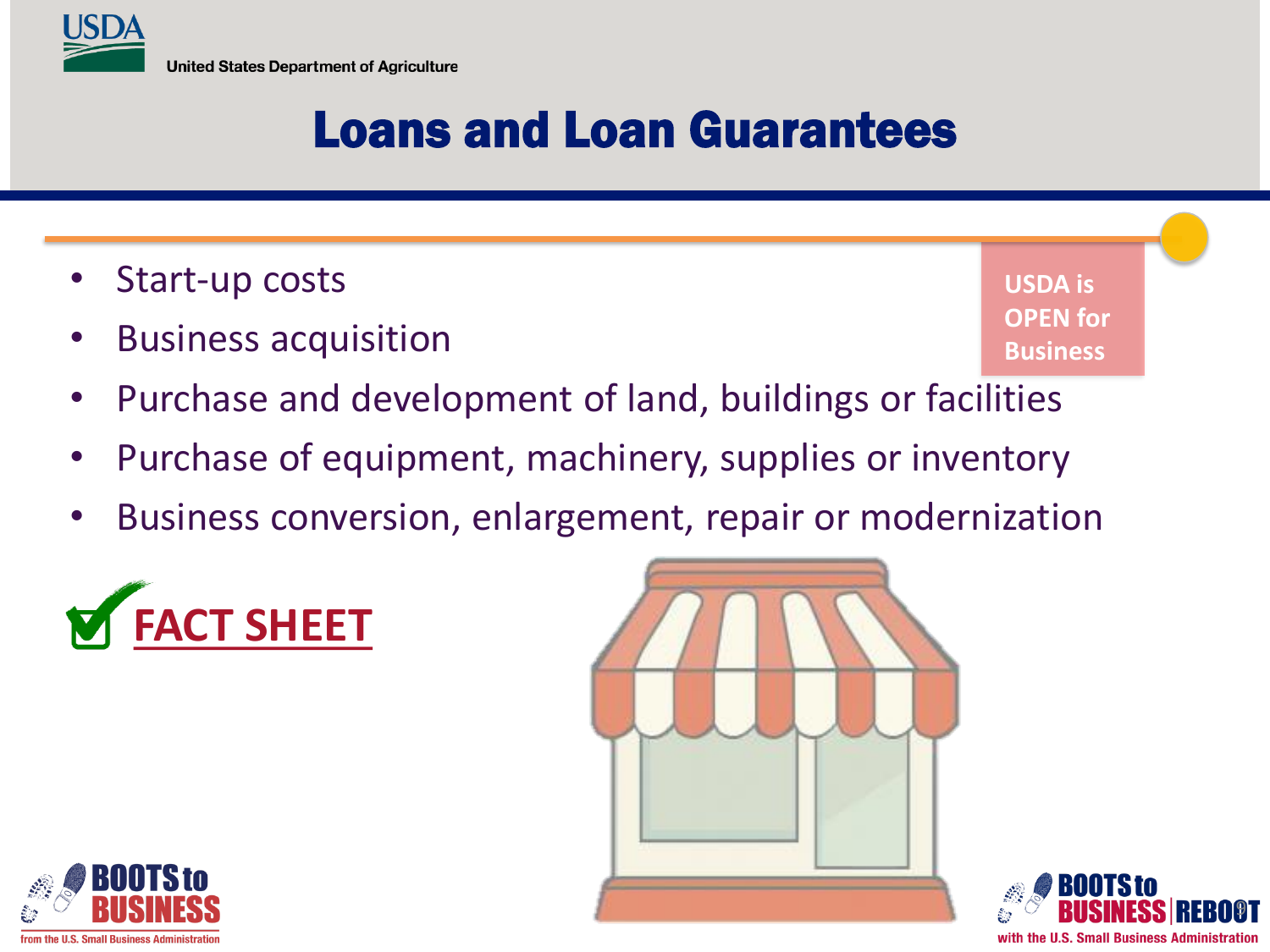

#### Processing & Marketing of Products

- Assists agricultural producers in funding value-added activities related to the processing and/or marketing of new products
- Supports generation of new products
- Expands marketing opportunities
- Increases producer income

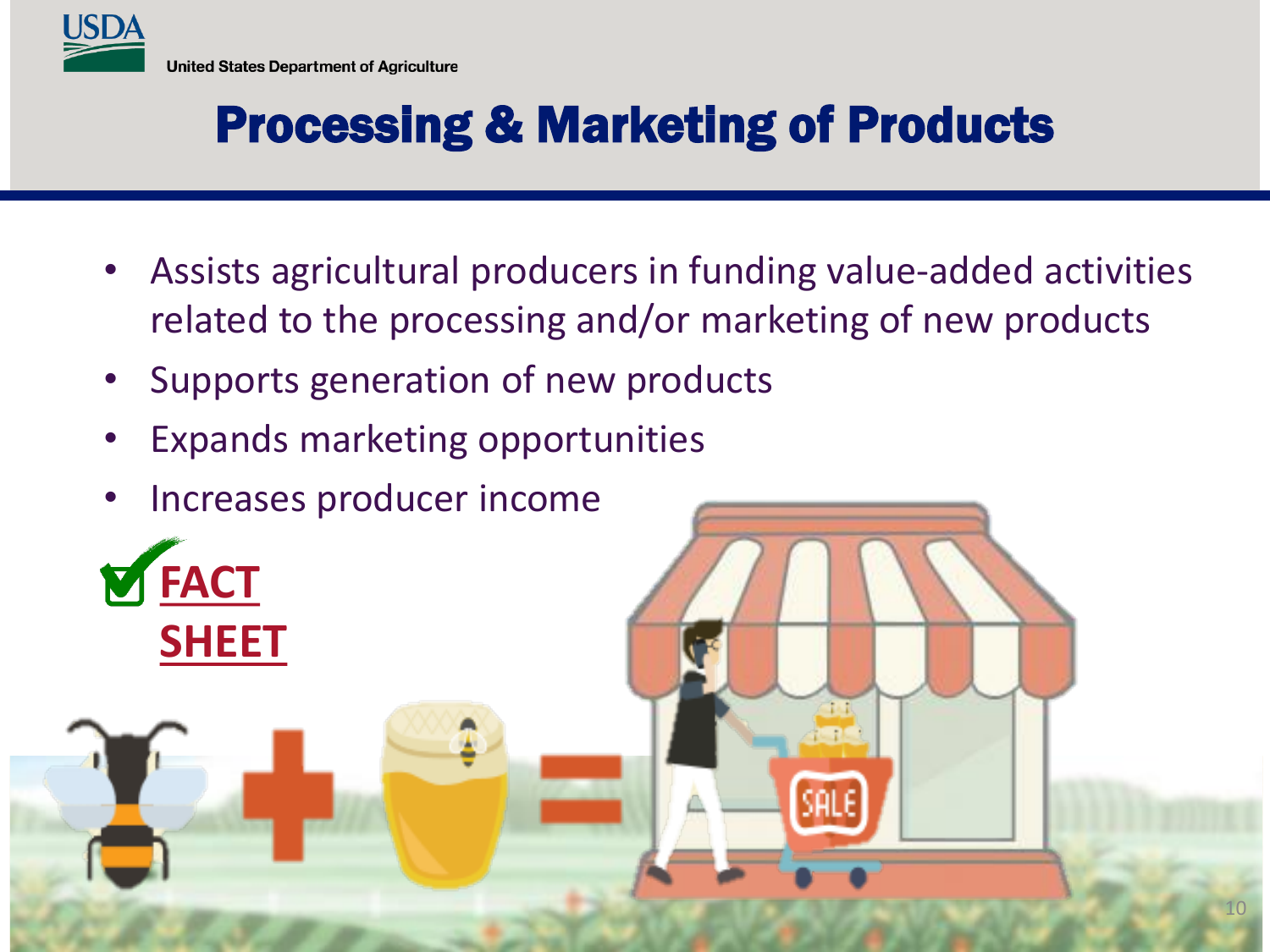

## Energy Efficiency Improvements

#### Funds are available for:

- **Insulation**
- **Lighting**
- **Electric or solar**
- Cooling or refrigeration units
- Small and large wind generation
- Small and large solar generation
- Replacement of energy-inefficient equipment
- Efficiency heating and air conditioning systems (HVAC)





**[FACT SHEET](https://www.rd.usda.gov/files/RD_FactSheet_RBS_REAP_RE_EE.pdf)**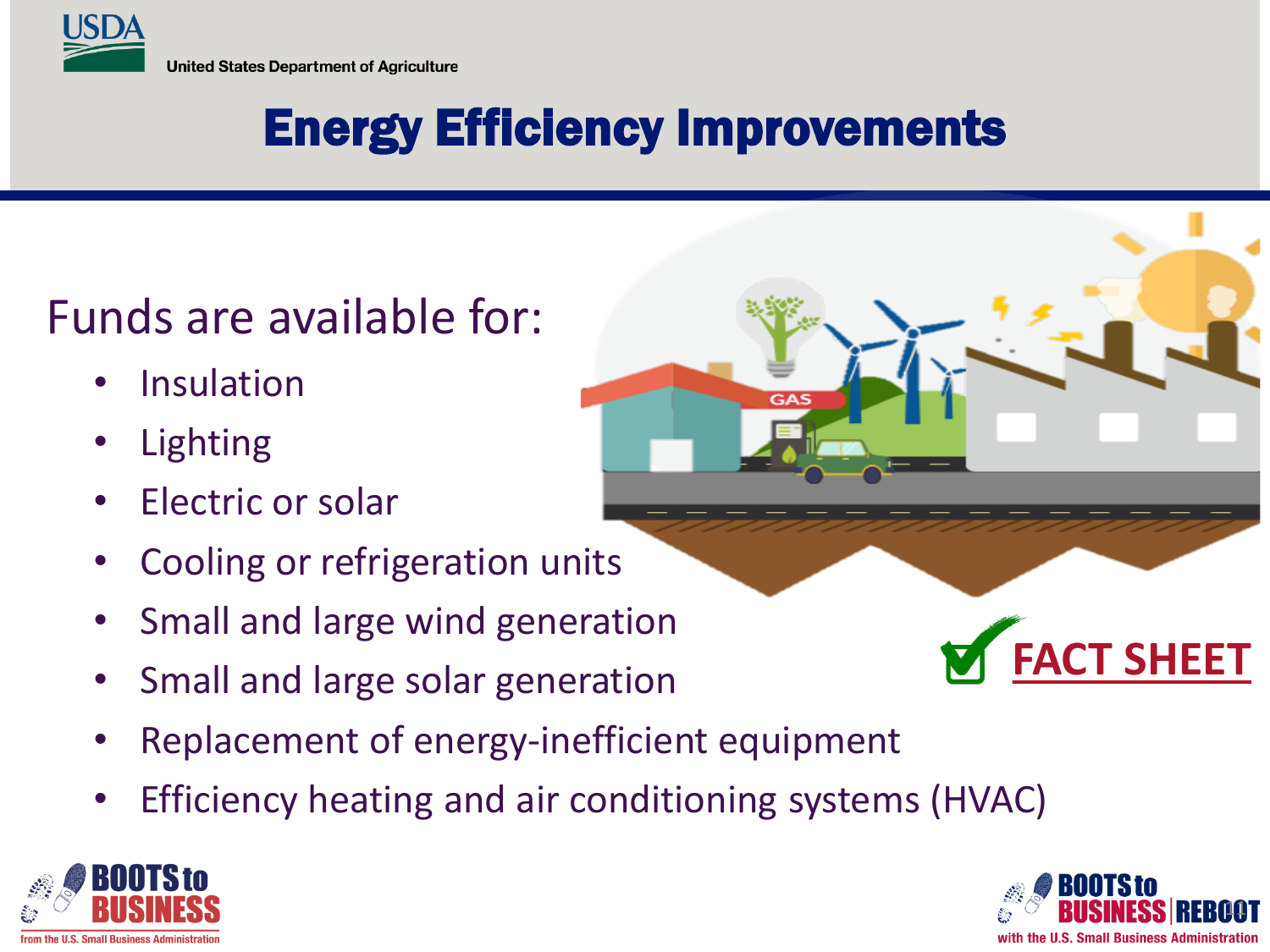

#### USDA & Rural Small Business



#### For more information on USDA's Rural Development programs and services, visit:

#### **[bit.ly/usda-programs](https://www.rd.usda.gov/programs-services)**

USDA also works with local Veterans Business Outreach Centers (VBOCs) and the SBA Resource Partner Network to assist you with

your rural small business needs.



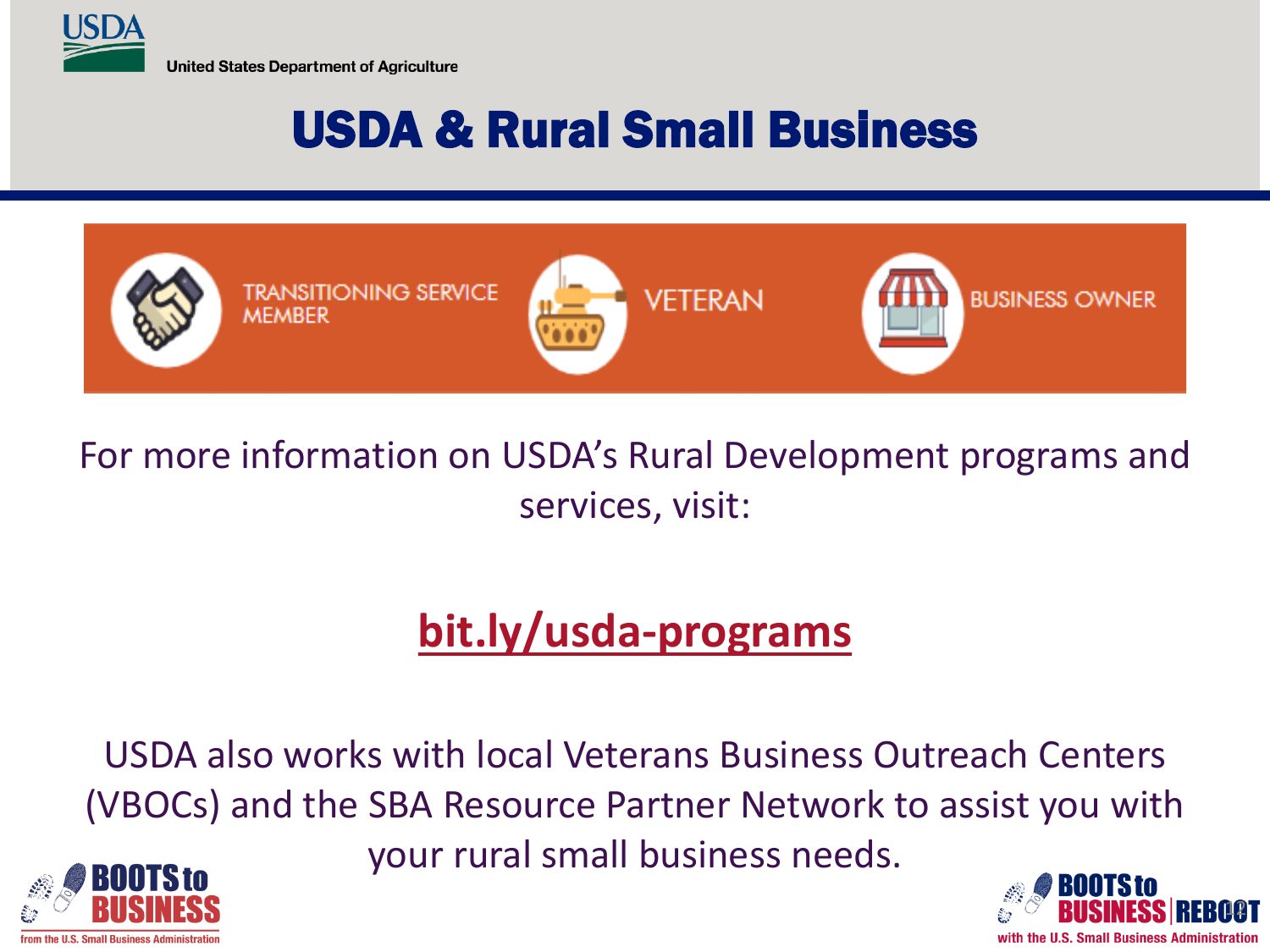#### **Counseling**



- **We start with the basic questions of:**
	- **Is Entrepreneurship for you?**
	- **Are you a risk taker?**
	- **Are you a self-starter?**
	- **How well do you plan and organize?**
	- **How well do you get along with different personalities?**
	- **Are you a positive thinker?**

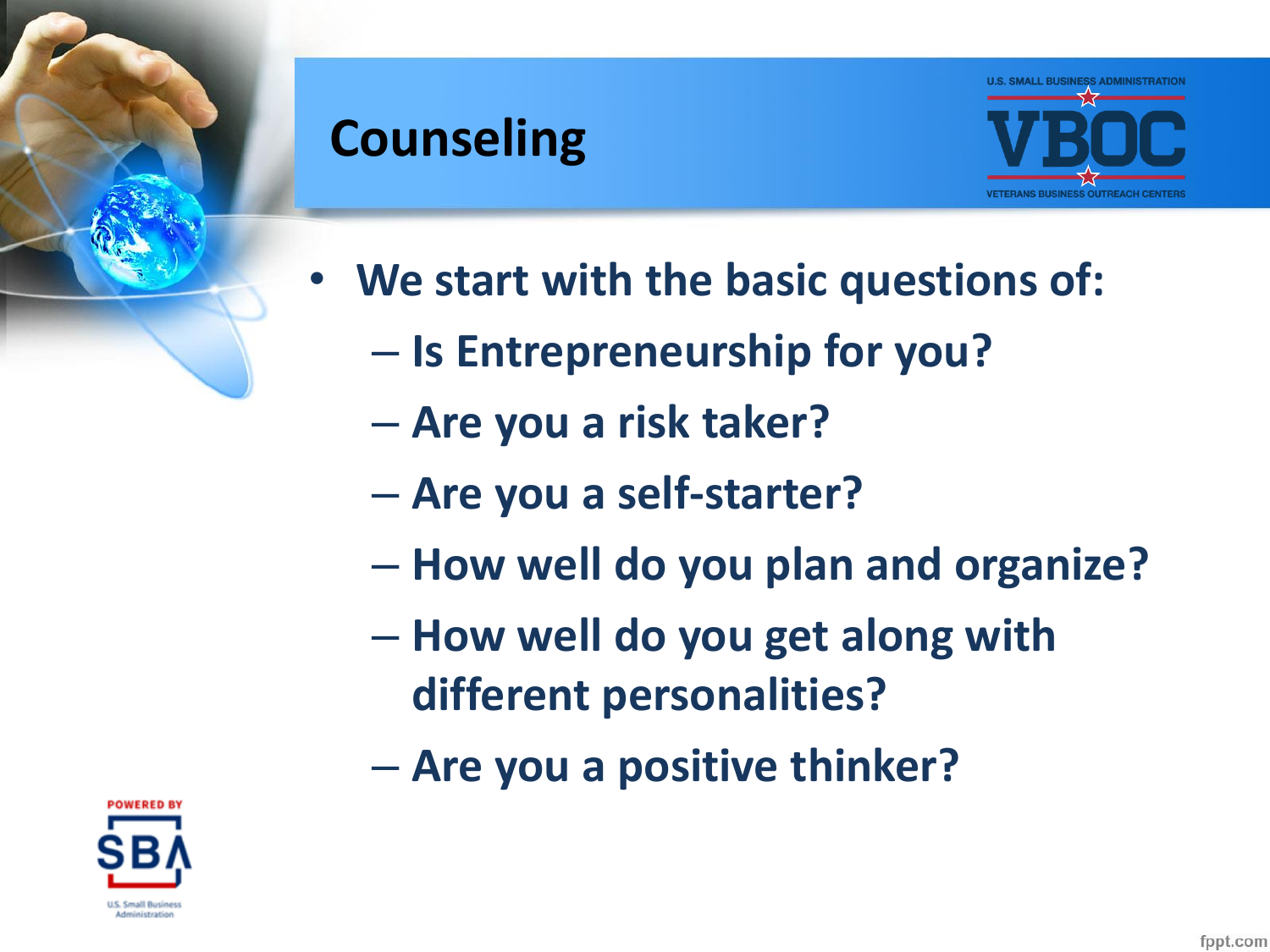#### **Feasibility**



- **Determine the feasibility of your idea.**
	- **Why do you want to start a business?**
	- **What kind of business do you want to start?**
	- **Have you done any market research?**
	- **Is there a benefit to starting this business?**
	- **Who are your competitors?**
	- **Is there a need for this business?**

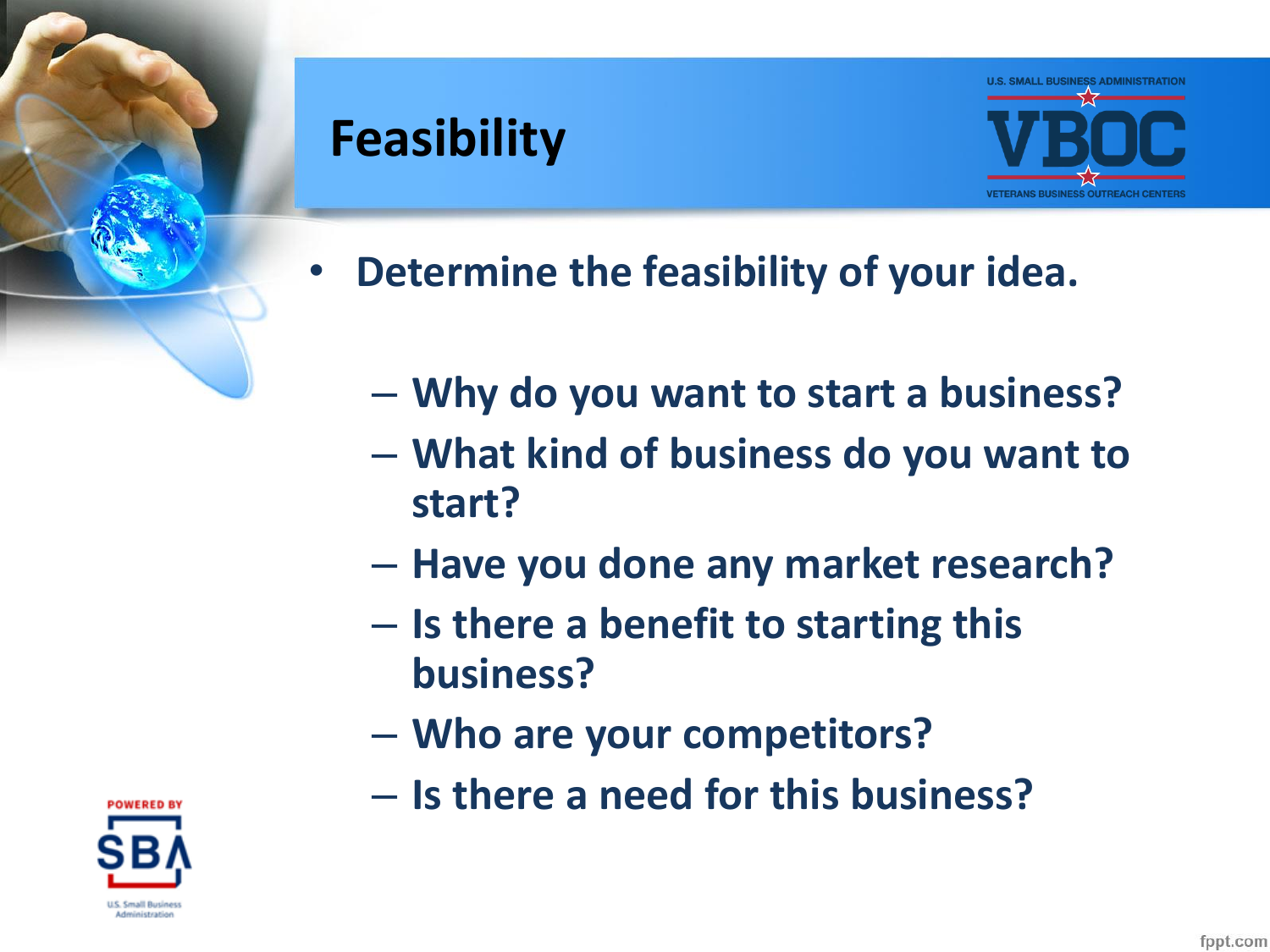

#### **Idea or Concept**



• **Business Idea or Business Concept?**

- **Clear Benefit**
- **Profit Potential**
- **Barriers to Entry**
- –**What sets you apart**

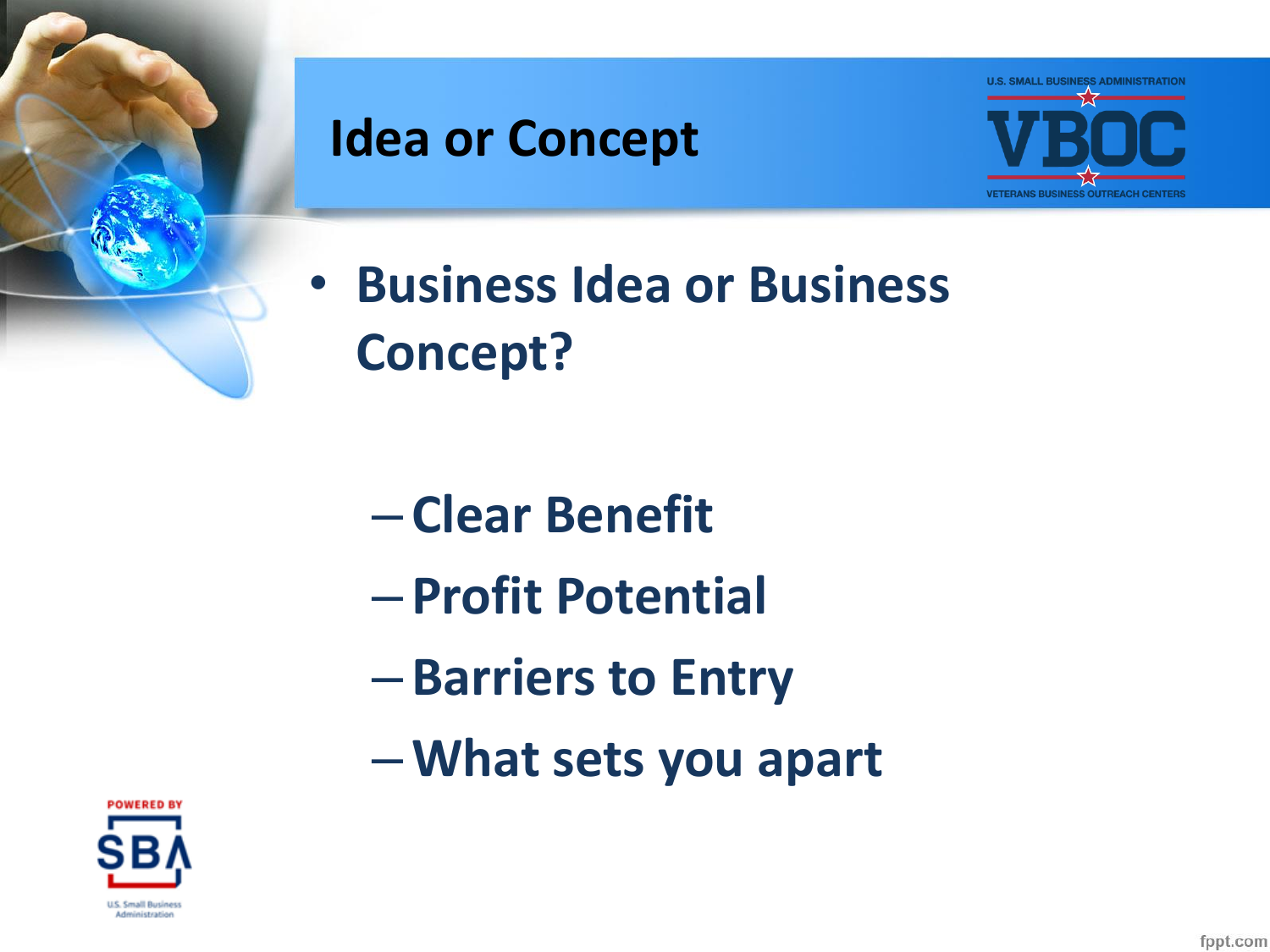#### **First Steps**



- **What to name your business?**
	- **Check with Secretary of State office**
- **Determine a legal structure.**
	- **Sole Proprietor**
	- **Limited Liability Company (LLC)**
	- **S – Corporation**
	- **Partnership**
	- **C – Corporation**
	- **B – Corporation**

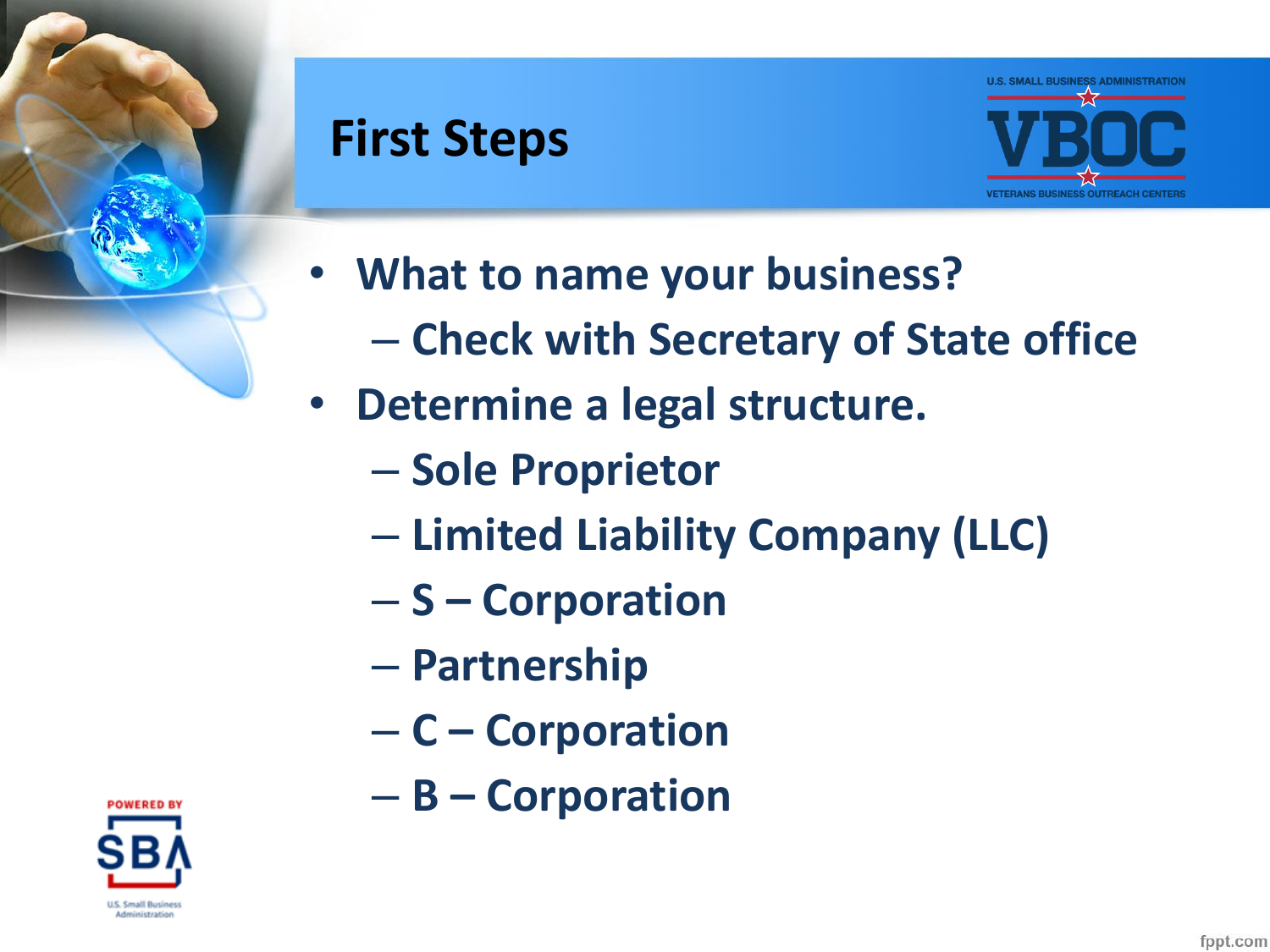

#### **First Steps Cont'd**



- **How to Register your business**:
	- **Taxation and Revenue – Gross Receipts Tax**
	- **Your city, municipality or county**



– **Apply for Employers Identification Number – www.irs.gov**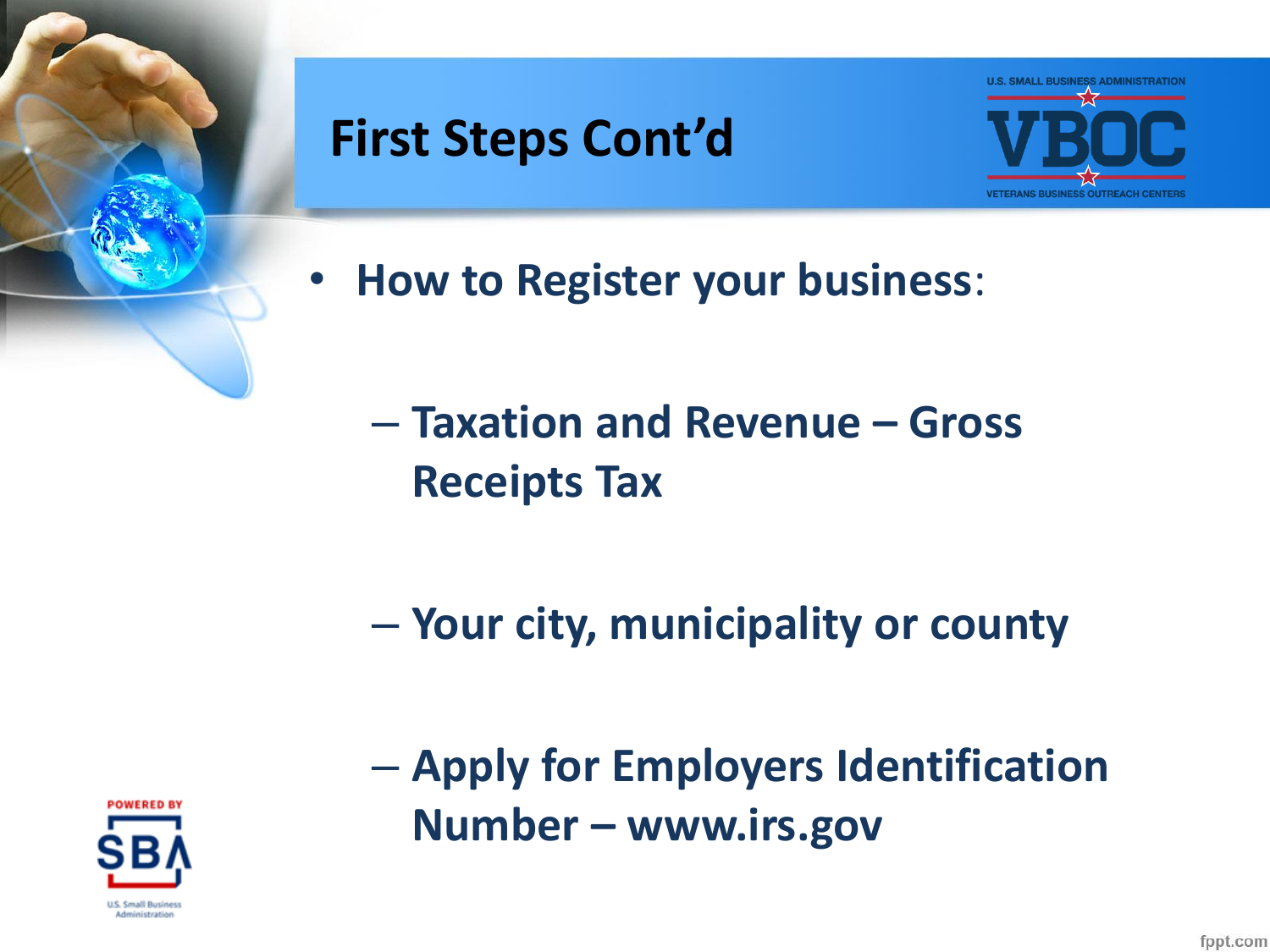#### **Financing**



- **Methods of Financing**:
	- **Bootstrapping**
	- **Micro Lenders**
	- **Angel Investors**
	- **Crowd Funding**
	- **Banks**

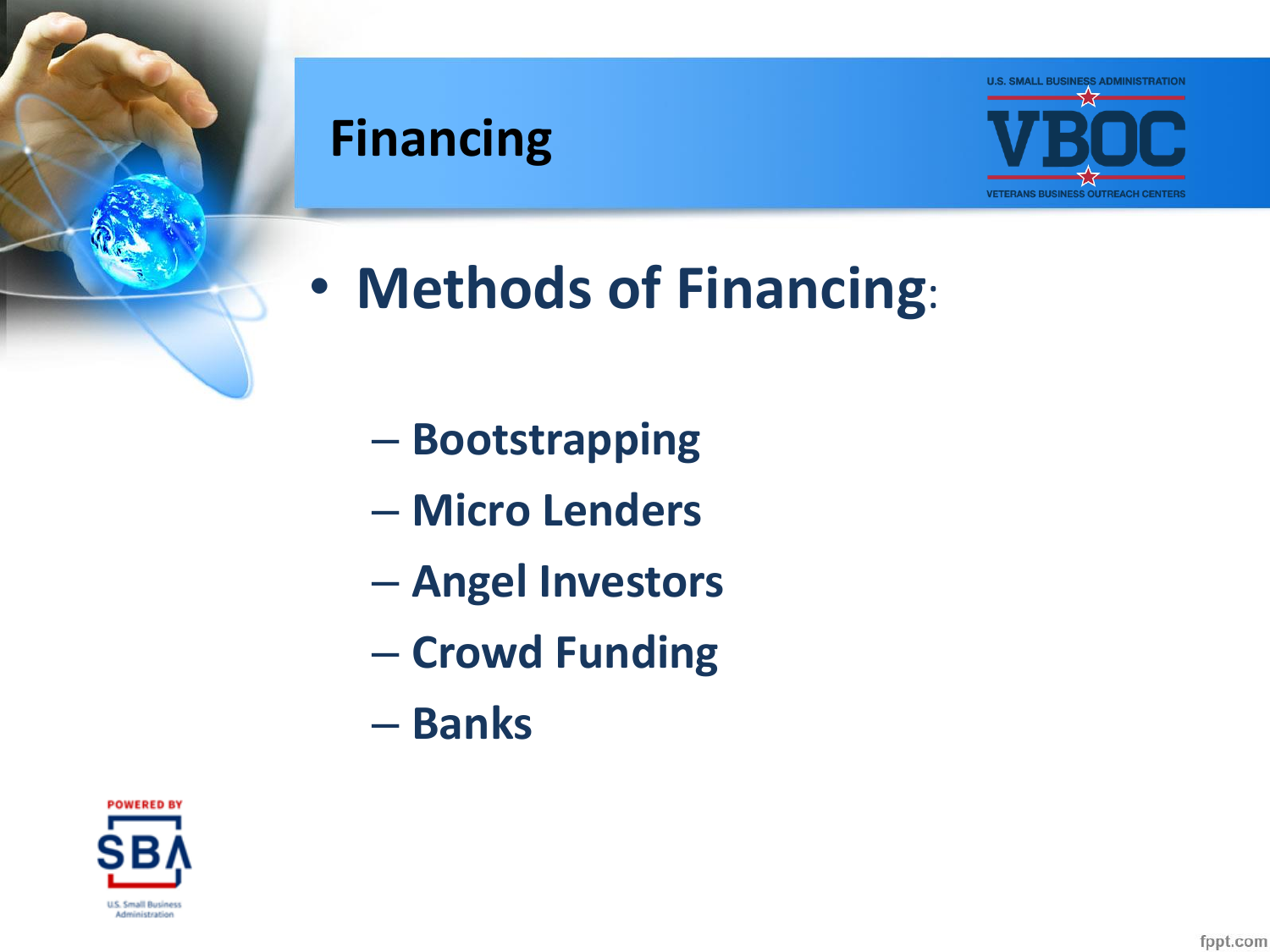

#### **Market Research**



- **IBIS World**
	- –**Past History**
	- –**Future Outlook**
	- –**Risks**
	- –**Competitors**
	- –**Detailed Report**

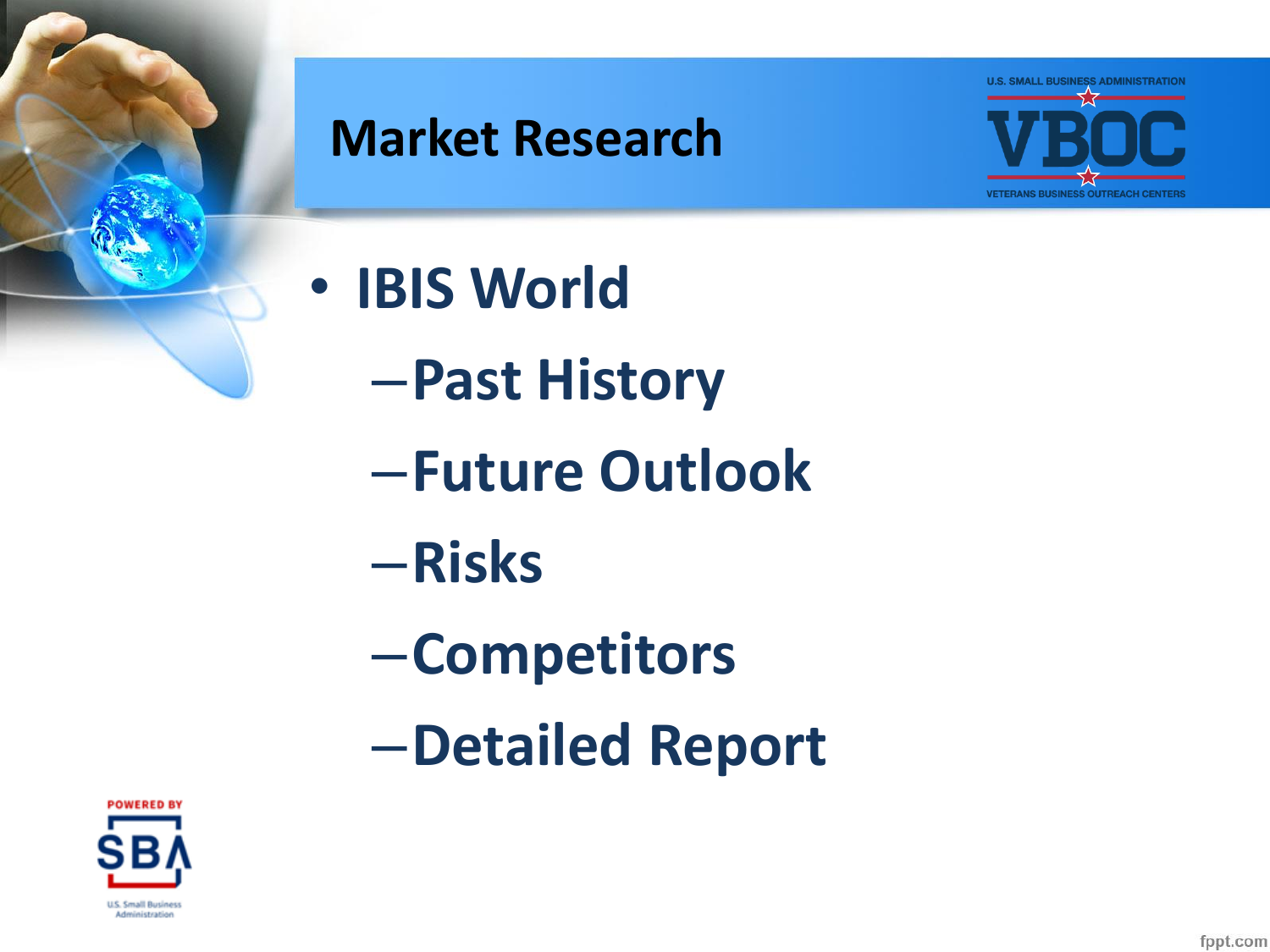

#### **Franchising**





# **VET\*FRAN**

A STRATEGIC INITIATIVE OF THE INTERNATIONAL FRANCHISE ASSOCIATION

 $\star$  SINCE 1991  $\star$ 

## **http://www.vetfran.com**

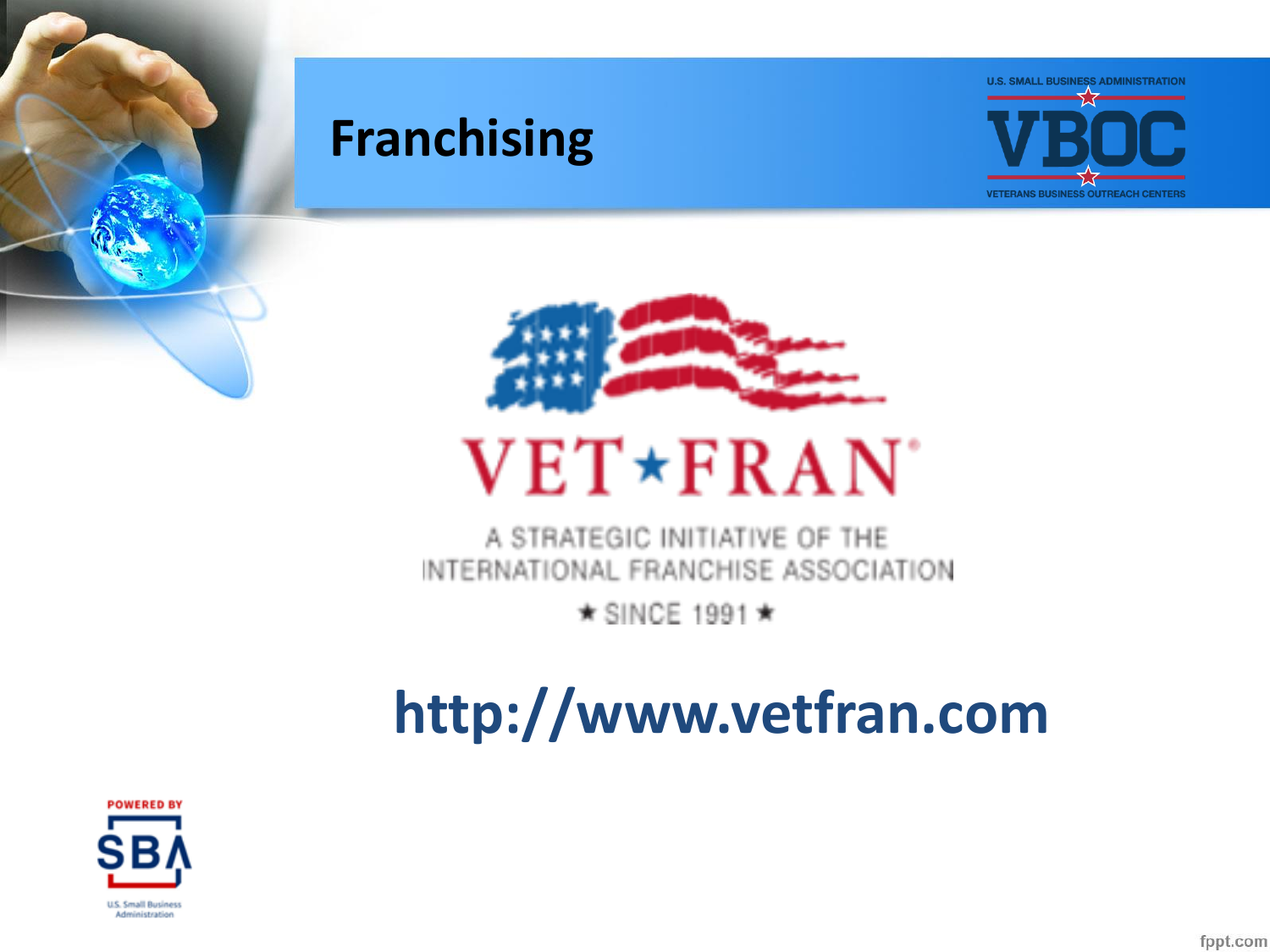

#### **Contracting**



- **If you want to be a Contractor:** 
	- **Federal – SAMS**
	- **VA – Vet Biz (CVE)**
	- **State of NM –**
		- **[www.tax.newmexico.gov/](http://www.tax.newmexico.gov/)**
	- **State of Colorado –**
		- **registration with VA**
- **Referral to PTAC**

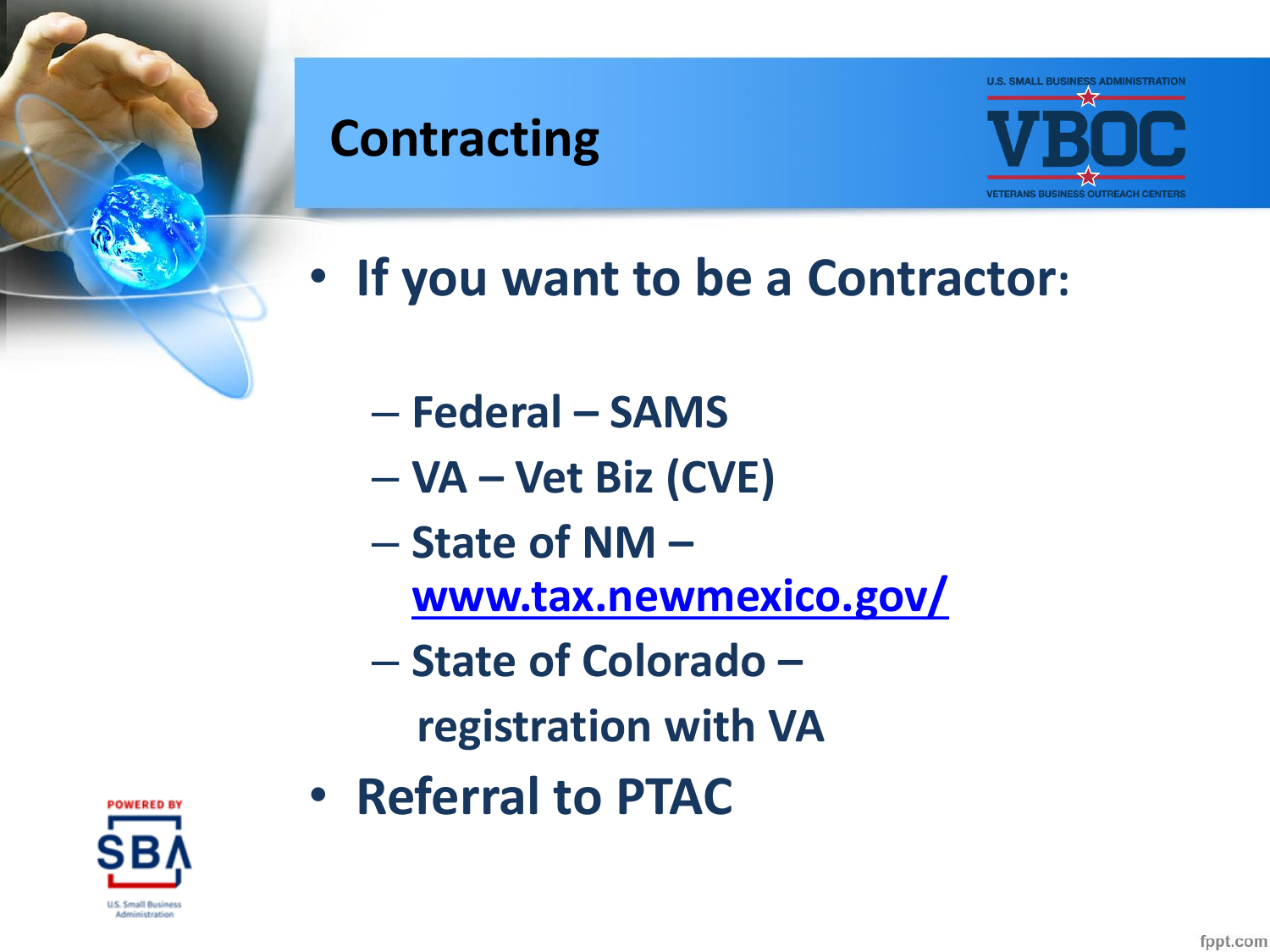

## **Referrals**



- **SBDC – Business Plans & Financing**
- **PTAC – Certification as Veteran Owned**
	- **Government Contracting**
- **SCORE – Mentorship**
- **USDA FSA – Farming and Ranching**
	- **Rural Development – Rural Business**
- **WESST- Business Plans and Financial Lending**

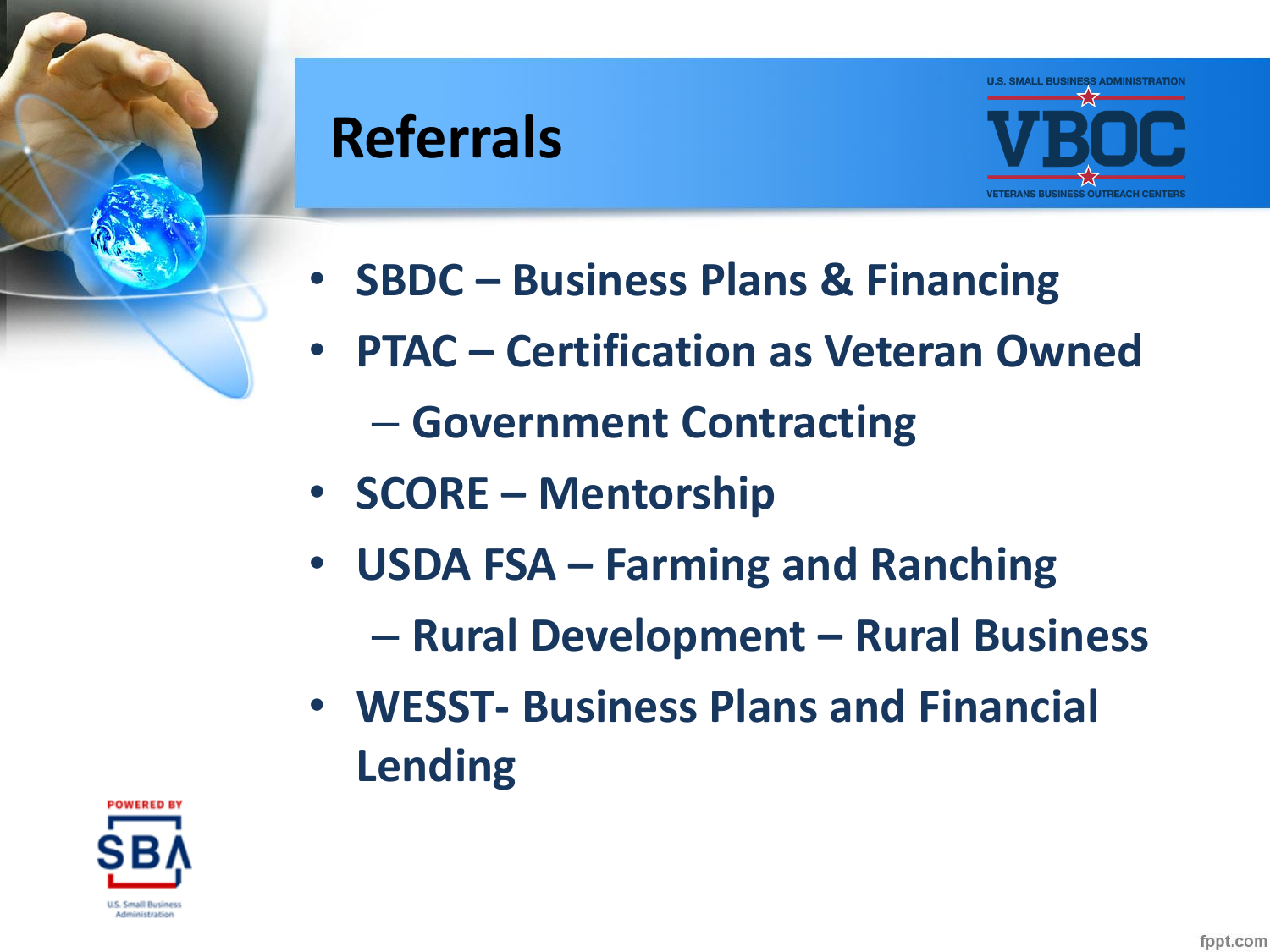

#### **Outreach**



- **VBOC on the Road**
- **VBOC on the Rez**
- **Benefit Fairs**
- **DVS sponsored events**
- **NM & CO District SBA Office events**
- **National Conferences**